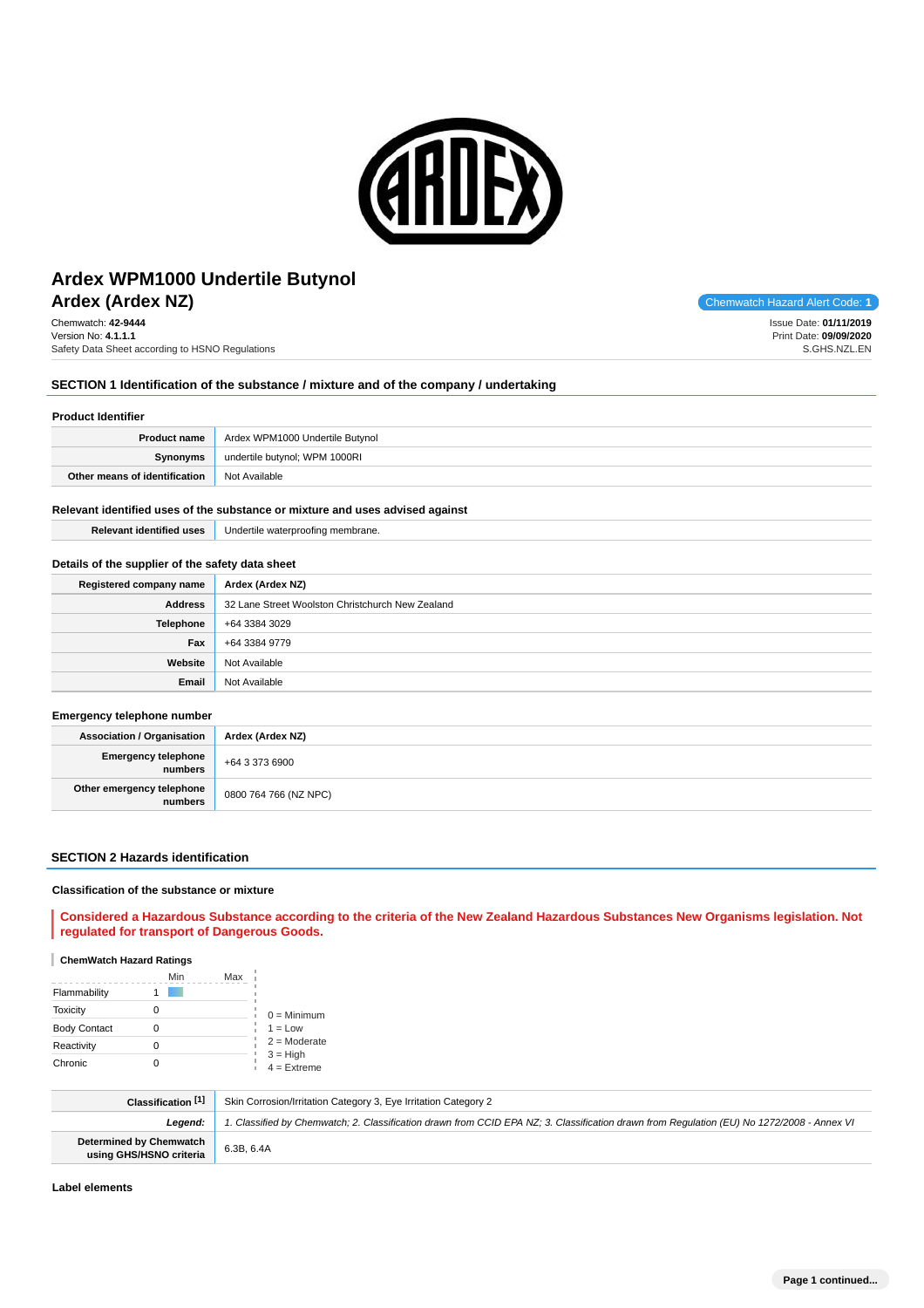| Hazard pictogram(s) |                                |
|---------------------|--------------------------------|
|                     |                                |
| <b>Signal word</b>  | <b>Warning</b>                 |
|                     |                                |
| Hazard statement(s) |                                |
| H316                | Causes mild skin irritation.   |
| H319                | Causes serious eye irritation. |

### **Precautionary statement(s) Prevention**

| P280 | clothina/eve<br>protection.<br>otective aloves/protective<br>nrotection/tace |
|------|------------------------------------------------------------------------------|
|      |                                                                              |

### **Precautionary statement(s) Response**

| P305+P351+P338   IF IN EYES: Rinse cautiously with water for several minutes. Remove contact lenses, if present and easy to do. Continue rinsing. |
|---------------------------------------------------------------------------------------------------------------------------------------------------|
| <b>P332+P313</b> If skin irritation occurs: Get medical advice/attention.                                                                         |
| <b>P337+P313</b> If eye irritation persists: Get medical advice/attention.                                                                        |

#### **Precautionary statement(s) Storage**

Not Applicable

### **Precautionary statement(s) Disposal**

Not Applicable

## **SECTION 3 Composition / information on ingredients**

#### **Substances**

See section below for composition of Mixtures

### **Mixtures**

| <b>CAS No</b> | %[weight] | Name                    |
|---------------|-----------|-------------------------|
| 1333-86-4     | 20-45     | carbon black            |
| Not Available | 10-30     | polyolefins.            |
| Not Available | $<$ 5     | stabilisers.            |
| 9003-27-4     | NotSpec   | isobutylene homopolymer |
| 9003-31-0     | NotSpec   | isoprene homopolymer    |
| Not Available | NotSpec   | rubber accelerators     |
| Not Available | NotSpec   | vulcanising agents      |

### **SECTION 4 First aid measures**

### **Description of first aid measures**

| <b>Eye Contact</b>  | If this product comes in contact with eyes:<br>▶ Wash out immediately with water.<br>If irritation continues, seek medical attention.<br>Removal of contact lenses after an eye injury should only be undertaken by skilled personnel. |
|---------------------|----------------------------------------------------------------------------------------------------------------------------------------------------------------------------------------------------------------------------------------|
| <b>Skin Contact</b> | If skin or hair contact occurs:<br>Flush skin and hair with running water (and soap if available).<br>Seek medical attention in event of irritation.                                                                                   |
| Inhalation          | If fumes, aerosols or combustion products are inhaled remove from contaminated area.<br>Other measures are usually unnecessary.                                                                                                        |
| Ingestion           | Generally not applicable.                                                                                                                                                                                                              |

#### **Indication of any immediate medical attention and special treatment needed**

Treat symptomatically.

### **SECTION 5 Firefighting measures**

### **Extinguishing media**

- Foam.
- Dry chemical powder.
- BCF (where regulations permit).
- Carbon dioxide.

### **Special hazards arising from the substrate or mixture**

| <b>Fire Incompatibility</b> | None known. |
|-----------------------------|-------------|
|-----------------------------|-------------|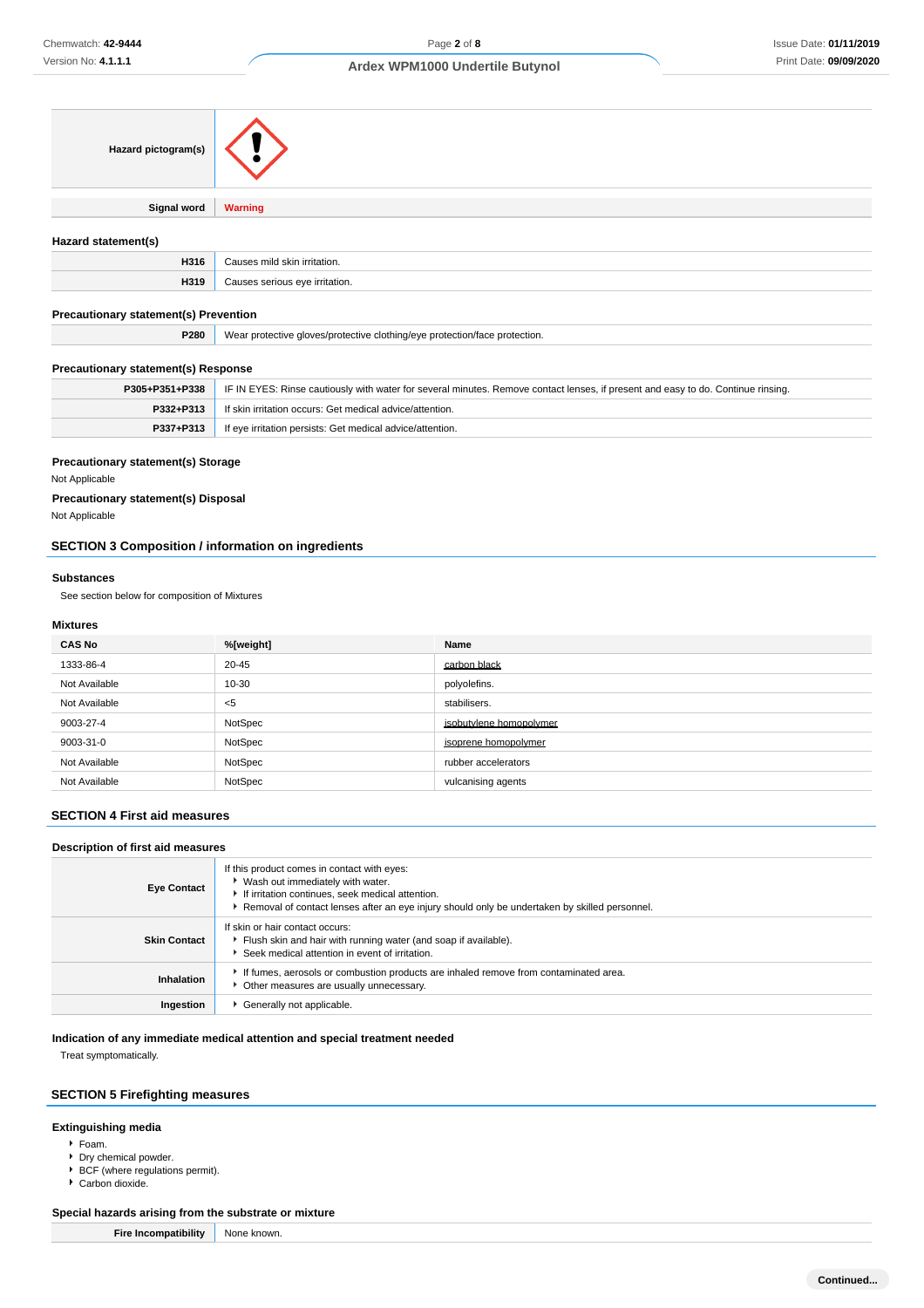### **Advice for firefighters**

| <b>Fire Fighting</b>         | Alert Fire Brigade and tell them location and nature of hazard.<br>▶ Wear breathing apparatus plus protective gloves.<br>Prevent, by any means available, spillage from entering drains or water courses.<br>► Use water delivered as a fine spray to control fire and cool adjacent area. |
|------------------------------|--------------------------------------------------------------------------------------------------------------------------------------------------------------------------------------------------------------------------------------------------------------------------------------------|
| <b>Fire/Explosion Hazard</b> | Combustible<br>Decomposes on heating and produces toxic fumes of:<br>carbon monoxide (CO)<br>carbon dioxide (CO2)<br>other pyrolysis products typical of burning organic material.                                                                                                         |

### **SECTION 6 Accidental release measures**

#### **Personal precautions, protective equipment and emergency procedures** See section 8

**Environmental precautions**

See section 12

#### **Methods and material for containment and cleaning up**

| <b>Minor Spills</b> | Clean up all spills immediately.<br>Secure load if safe to do so.<br>Bundle/collect recoverable product.<br>Collect remaining material in containers with covers for disposal. |
|---------------------|--------------------------------------------------------------------------------------------------------------------------------------------------------------------------------|
| <b>Major Spills</b> | • Minor hazard.<br>Clear area of personnel.<br>Alert Fire Brigade and tell them location and nature of hazard.<br>▶ Wear physical protective gloves e.g. Leather.              |

Personal Protective Equipment advice is contained in Section 8 of the SDS.

### **SECTION 7 Handling and storage**

| Precautions for safe handling |                                                                                                                                                                                  |
|-------------------------------|----------------------------------------------------------------------------------------------------------------------------------------------------------------------------------|
| Safe handling                 | Limit all unnecessary personal contact.<br>Wear protective clothing when risk of exposure occurs.<br>Use in a well-ventilated area.<br>When handling DO NOT eat, drink or smoke. |
| <b>Other information</b>      | No special storage precautions required                                                                                                                                          |

### **Conditions for safe storage, including any incompatibilities**

| Suitable container No restriction on the type of containers. Packing as recommended by manufacturer. Check all material is clearly labelled. |
|----------------------------------------------------------------------------------------------------------------------------------------------|
| <b>Storage incompatibility</b> No known incompatibility with normal range of industrial materials                                            |

### **SECTION 8 Exposure controls / personal protection**

### **Control parameters**

### **Occupational Exposure Limits (OEL)**

#### **INGREDIENT DATA**

| Source                                            | Ingredient   | <b>Material name</b> | <b>TWA</b>       | <b>STEL</b>   | Peak          | <b>Notes</b>              |
|---------------------------------------------------|--------------|----------------------|------------------|---------------|---------------|---------------------------|
| New Zealand Workplace<br>Exposure Standards (WES) | carbon black | Carbon black         | $3 \text{ mg/m}$ | Not Available | Not Available | 6.7B-Suspected carcinogen |

**Emergency Limits**

| Ingredient              | <b>Material name</b> | TEEL-1       | TEEL-2              | TEEL-3    |  |
|-------------------------|----------------------|--------------|---------------------|-----------|--|
| carbon black            | Carbon black         | $9 \, mg/m3$ | 99 mg/m3            | 590 mg/m3 |  |
|                         |                      |              |                     |           |  |
| Ingredient              | <b>Original IDLH</b> |              | <b>Revised IDLH</b> |           |  |
| carbon black            | 1,750 mg/m3          |              | Not Available       |           |  |
| isobutylene homopolymer | Not Available        |              | Not Available       |           |  |
| isoprene homopolymer    | Not Available        |              | Not Available       |           |  |
|                         |                      |              |                     |           |  |

#### **Exposure controls**

| Appropriate engineering<br>controls | Area where polymer is heat processed should be ventilated to remove vapour, fumes released during all stages of processing. |
|-------------------------------------|-----------------------------------------------------------------------------------------------------------------------------|
| <b>Personal protection</b>          | <b>Seal 1</b><br>$\widehat{\mathbb{R}}$                                                                                     |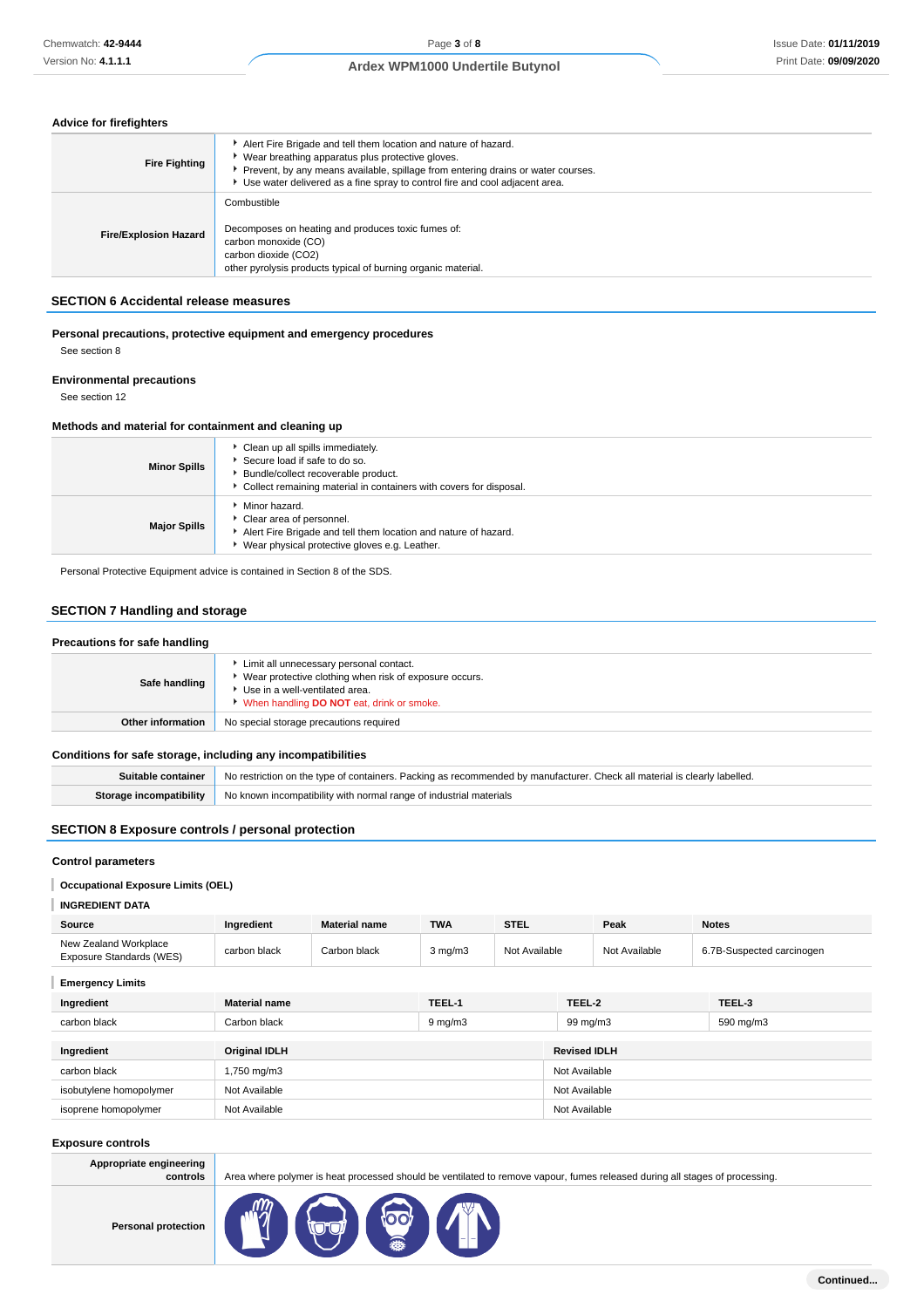| Eye and face protection | No special equipment for minor exposure i.e. when handling small quantities.<br>OTHERWISE:<br>Safety glasses with side shields.<br>Contact lenses may pose a special hazard; soft contact lenses may absorb and concentrate irritants. A written policy document, describing<br>the wearing of lenses or restrictions on use, should be created for each workplace or task. |
|-------------------------|-----------------------------------------------------------------------------------------------------------------------------------------------------------------------------------------------------------------------------------------------------------------------------------------------------------------------------------------------------------------------------|
| <b>Skin protection</b>  | See Hand protection below                                                                                                                                                                                                                                                                                                                                                   |
| Hands/feet protection   | No special equipment needed when handling small quantities<br><b>OTHERWISE:</b><br>Cotton gloves<br>When handling hot material, wear<br>▶ Protective gloves eg. Leather gloves or gloves with Leather facing                                                                                                                                                                |
| <b>Body protection</b>  | See Other protection below                                                                                                                                                                                                                                                                                                                                                  |
| Other protection        | No special equipment needed when handling small quantities<br><b>OTHERWISE:</b><br>• Overalls<br>▶ Evewash unit.                                                                                                                                                                                                                                                            |

#### **Respiratory protection**

Type A Filter of sufficient capacity. (AS/NZS 1716 & 1715, EN 143:2000 & 149:2001, ANSI Z88 or national equivalent)

Where the concentration of gas/particulates in the breathing zone, approaches or exceeds the "Exposure Standard" (or ES), respiratory protection is required. Degree of protection varies with both face-piece and Class of filter; the nature of protection varies with Type of filter.

| <b>Required Minimum Protection Factor</b> | <b>Half-Face Respirator</b> | <b>Full-Face Respirator</b> | <b>Powered Air Respirator</b> |
|-------------------------------------------|-----------------------------|-----------------------------|-------------------------------|
| up to $10 \times ES$                      | A-AUS                       |                             | A-PAPR-AUS / Class 1          |
| up to $50 \times ES$                      |                             | A-AUS / Class 1             |                               |
| up to $100 \times ES$                     |                             | A-2                         | A-PAPR-2 ^                    |

^ - Full-face

A(All classes) = Organic vapours, B AUS or B1 = Acid gasses, B2 = Acid gas or hydrogen cyanide(HCN), B3 = Acid gas or hydrogen cyanide(HCN), E = Sulfur dioxide(SO2), G = Agricultural chemicals, K = Ammonia(NH3), Hg = Mercury, NO = Oxides of nitrogen, MB = Methyl bromide, AX = Low boiling point organic compounds(below 65 degC)

### **SECTION 9 Physical and chemical properties**

### **Information on basic physical and chemical properties**

| Appearance                                      | Black membrane sheet/roll with a slightly pungent odour; insoluble in water. |                                            |                |  |
|-------------------------------------------------|------------------------------------------------------------------------------|--------------------------------------------|----------------|--|
|                                                 |                                                                              |                                            |                |  |
| <b>Physical state</b>                           | Manufactured                                                                 | Relative density (Water = 1)               | Not Available  |  |
| Odour                                           | Not Available                                                                | Partition coefficient n-octanol<br>/ water | Not Available  |  |
| <b>Odour threshold</b>                          | Not Available                                                                | Auto-ignition temperature (°C)             | Not Applicable |  |
| pH (as supplied)                                | Not Applicable                                                               | Decomposition temperature                  | Not Available  |  |
| Melting point / freezing point<br>(°C)          | Not Available                                                                | Viscosity (cSt)                            | Not Applicable |  |
| Initial boiling point and boiling<br>range (°C) | Not Applicable                                                               | Molecular weight (g/mol)                   | Not Applicable |  |
| Flash point (°C)                                | >63                                                                          | <b>Taste</b>                               | Not Available  |  |
| <b>Evaporation rate</b>                         | Not Applicable                                                               | <b>Explosive properties</b>                | Not Available  |  |
| Flammability                                    | Combustible.                                                                 | <b>Oxidising properties</b>                | Not Available  |  |
| Upper Explosive Limit (%)                       | Not Applicable                                                               | Surface Tension (dyn/cm or<br>$mN/m$ )     | Not Applicable |  |
| Lower Explosive Limit (%)                       | Not Applicable                                                               | <b>Volatile Component (%vol)</b>           | Not Applicable |  |
| Vapour pressure (kPa)                           | Not Applicable                                                               | Gas group                                  | Not Available  |  |
| Solubility in water                             | Immiscible                                                                   | pH as a solution (1%)                      | Not Applicable |  |
| Vapour density $(Air = 1)$                      | Not Applicable                                                               | VOC g/L                                    | Not Available  |  |

### **SECTION 10 Stability and reactivity**

| Reactivity                            | See section 7                                                             |
|---------------------------------------|---------------------------------------------------------------------------|
| <b>Chemical stability</b>             | Product is considered stable and hazardous polymerisation will not occur. |
| Possibility of hazardous<br>reactions | See section 7                                                             |
| <b>Conditions to avoid</b>            | See section 7                                                             |
| Incompatible materials                | See section 7                                                             |
| Hazardous decomposition<br>products   | See section 5                                                             |

#### **SECTION 11 Toxicological information**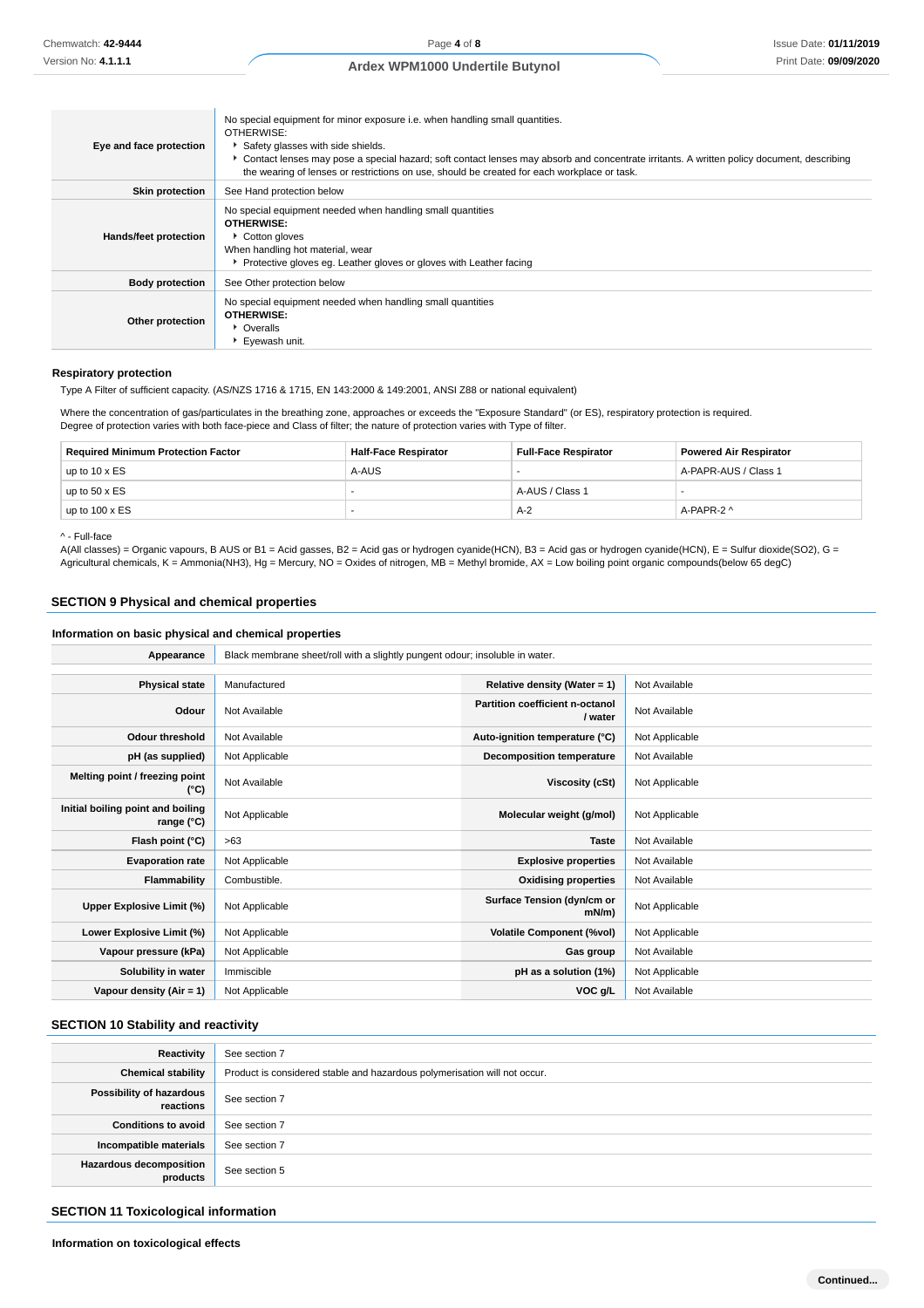| Inhaled                                                                                                    | Not normally a hazard due to non-volatile nature of product<br>Inhalation of vapour is more likely at higher than normal temperatures.<br>The vapour from heated material is<br>discomforting<br>to the upper respiratory tract                                                                                                                            |                                 |                                                      |  |  |
|------------------------------------------------------------------------------------------------------------|------------------------------------------------------------------------------------------------------------------------------------------------------------------------------------------------------------------------------------------------------------------------------------------------------------------------------------------------------------|---------------------------------|------------------------------------------------------|--|--|
| Ingestion                                                                                                  | Not normally a hazard due to physical form of product.                                                                                                                                                                                                                                                                                                     |                                 |                                                      |  |  |
| <b>Skin Contact</b>                                                                                        | Skin contact does not normally present a hazard, though it is always possible that occasionally individuals may be found who react to substances<br>usually regarded as inert.                                                                                                                                                                             |                                 |                                                      |  |  |
| Eye                                                                                                        | Not normally a hazard due to physical form of product.                                                                                                                                                                                                                                                                                                     |                                 |                                                      |  |  |
| Chronic                                                                                                    | The additives are immobilised in the rubber and do not present a hazard during handling at room temperatures.<br>Long-term exposure to the product is not thought to produce chronic effects adverse to the health (as classified by EC Directives using animal<br>models); nevertheless exposure by all routes should be minimised as a matter of course. |                                 |                                                      |  |  |
| Ardex WPM1000 Undertile                                                                                    | <b>TOXICITY</b>                                                                                                                                                                                                                                                                                                                                            | <b>IRRITATION</b>               |                                                      |  |  |
| <b>Butynol</b>                                                                                             | Not Available                                                                                                                                                                                                                                                                                                                                              | Not Available                   |                                                      |  |  |
|                                                                                                            | <b>TOXICITY</b>                                                                                                                                                                                                                                                                                                                                            | <b>IRRITATION</b>               |                                                      |  |  |
|                                                                                                            | 4 mg/kg $[2]$                                                                                                                                                                                                                                                                                                                                              |                                 | Eye: no adverse effect observed (not irritating)[1]  |  |  |
| carbon black                                                                                               | 7 mg/kg <sup>[2]</sup>                                                                                                                                                                                                                                                                                                                                     |                                 | Skin: no adverse effect observed (not irritating)[1] |  |  |
|                                                                                                            | Oral (rat) LD50: >15400 mg/kg <sup>[2]</sup>                                                                                                                                                                                                                                                                                                               |                                 |                                                      |  |  |
|                                                                                                            | <b>TOXICITY</b>                                                                                                                                                                                                                                                                                                                                            | <b>IRRITATION</b>               |                                                      |  |  |
| isobutylene homopolymer                                                                                    | Not Available                                                                                                                                                                                                                                                                                                                                              | Not Available                   |                                                      |  |  |
|                                                                                                            | <b>TOXICITY</b>                                                                                                                                                                                                                                                                                                                                            | <b>IRRITATION</b>               |                                                      |  |  |
| isoprene homopolymer                                                                                       | Not Available                                                                                                                                                                                                                                                                                                                                              | Not Available                   |                                                      |  |  |
| Legend:                                                                                                    | 1. Value obtained from Europe ECHA Registered Substances - Acute toxicity 2.* Value obtained from manufacturer's SDS. Unless otherwise<br>specified data extracted from RTECS - Register of Toxic Effect of chemical Substances                                                                                                                            |                                 |                                                      |  |  |
|                                                                                                            |                                                                                                                                                                                                                                                                                                                                                            |                                 |                                                      |  |  |
|                                                                                                            | Inhalation (rat) TCLo: 50 mg/m3/6h/90D-I Nil reported                                                                                                                                                                                                                                                                                                      |                                 |                                                      |  |  |
| <b>CARBON BLACK</b>                                                                                        | <b>WARNING:</b> This substance has been classified by the IARC as Group 2B: Possibly Carcinogenic to Humans.                                                                                                                                                                                                                                               |                                 |                                                      |  |  |
| <b>CARBON BLACK &amp;</b><br><b>ISOBUTYLENE</b><br><b>HOMOPOLYMER &amp; ISOPRENE</b><br><b>HOMOPOLYMER</b> | No significant acute toxicological data identified in literature search.                                                                                                                                                                                                                                                                                   |                                 |                                                      |  |  |
|                                                                                                            |                                                                                                                                                                                                                                                                                                                                                            |                                 |                                                      |  |  |
| <b>Acute Toxicity</b>                                                                                      | ×                                                                                                                                                                                                                                                                                                                                                          | Carcinogenicity                 | ×                                                    |  |  |
| <b>Skin Irritation/Corrosion</b>                                                                           | ✔                                                                                                                                                                                                                                                                                                                                                          | <b>Reproductivity</b>           | ×                                                    |  |  |
| <b>Serious Eye Damage/Irritation</b>                                                                       | ✔                                                                                                                                                                                                                                                                                                                                                          | <b>STOT - Single Exposure</b>   | ×                                                    |  |  |
| <b>Respiratory or Skin</b><br>sensitisation                                                                | ×                                                                                                                                                                                                                                                                                                                                                          | <b>STOT - Repeated Exposure</b> | ×                                                    |  |  |

**Legend:**  $\mathbf{X}$  – Data either not available or does not fill the criteria for classification

– Data available to make classification

l x

### **SECTION 12 Ecological information**

**Toxicity**

| Ardex WPM1000 Undertile<br><b>Butynol</b> | Endpoint         | <b>Test Duration (hr)</b> | <b>Species</b>                | Value            | Source           |
|-------------------------------------------|------------------|---------------------------|-------------------------------|------------------|------------------|
|                                           | Not<br>Available | Not Available             | Not Available                 | Not<br>Available | Not<br>Available |
|                                           | Endpoint         | <b>Test Duration (hr)</b> | <b>Species</b>                | Value            | Source           |
| carbon black                              | LC50             | 96                        | Fish                          | $>100$ mg/L      | $\overline{2}$   |
|                                           | EC50             | 48                        | Crustacea                     | $>100$ mg/L      | 2                |
|                                           | <b>EC50</b>      | 72                        | Algae or other aquatic plants | $>10$ -mg/L      | 2                |
|                                           | EC10             | 72                        | Algae or other aquatic plants | $>10$ -mg/L      | 2                |
|                                           | <b>NOEC</b>      | 96                        | Fish                          | $>=1-mg/L$       | $\overline{2}$   |
|                                           | Endpoint         | <b>Test Duration (hr)</b> | <b>Species</b>                | Value            | Source           |
| isobutylene homopolymer                   | LC50             | 96                        | Fish                          | $0.037$ mg/L     | 2                |
|                                           | <b>EC50</b>      | 48                        | Crustacea                     | $0.04$ mg/L      | 2                |
|                                           | <b>EC50</b>      | 72                        | Algae or other aquatic plants | $>19.2$ mg/L     | $\overline{2}$   |
|                                           | <b>NOEC</b>      | 96                        | Fish                          | $10$ -mg/L       | $\overline{2}$   |

**Mutagenicity X Aspiration Hazard**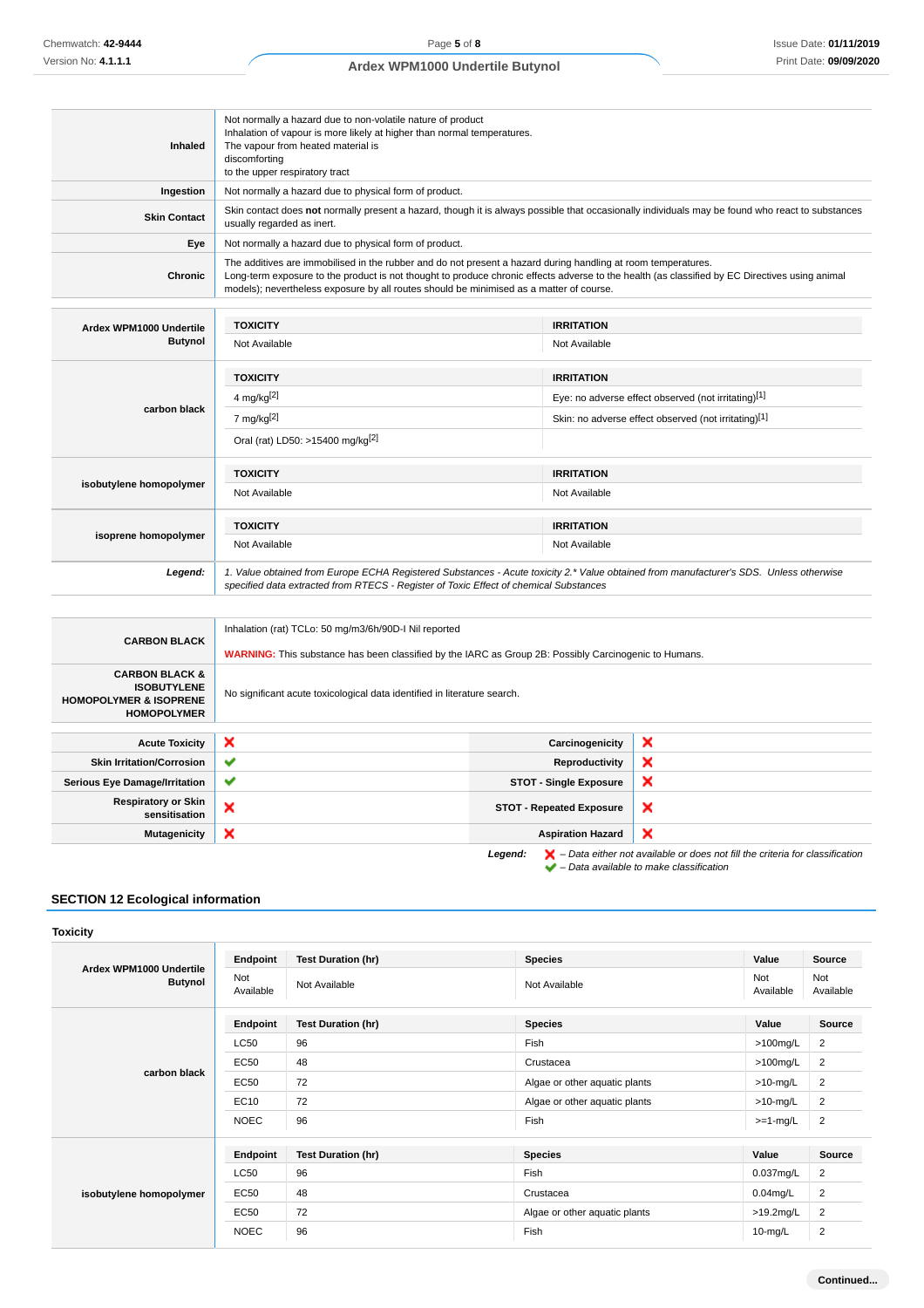| isoprene homopolymer | Endpoint                                                                                                                                                                                                                                                                                                                                                                                        | <b>Test Duration (hr)</b> | <b>Species</b>                | Value        | Source         |
|----------------------|-------------------------------------------------------------------------------------------------------------------------------------------------------------------------------------------------------------------------------------------------------------------------------------------------------------------------------------------------------------------------------------------------|---------------------------|-------------------------------|--------------|----------------|
|                      | EC50                                                                                                                                                                                                                                                                                                                                                                                            | 72                        | Algae or other aguatic plants | $0.302$ ma/L | 2              |
|                      | EC10                                                                                                                                                                                                                                                                                                                                                                                            | 72                        | Algae or other aguatic plants | $0.054$ mg/L | $\overline{2}$ |
| Legend:              | Extracted from 1. IUCLID Toxicity Data 2. Europe ECHA Registered Substances - Ecotoxicological Information - Aquatic Toxicity 3. EPIWIN Suite<br>V3.12 (QSAR) - Aquatic Toxicity Data (Estimated) 4. US EPA, Ecotox database - Aquatic Toxicity Data 5. ECETOC Aquatic Hazard Assessment<br>Data 6. NITE (Japan) - Bioconcentration Data 7. METI (Japan) - Bioconcentration Data 8. Vendor Data |                           |                               |              |                |

#### **Persistence and degradability**

| Ingredient              | Persistence: Water/Soil | Persistence: Air |
|-------------------------|-------------------------|------------------|
| isobutylene homopolymer | LOW                     | LOW              |
| isoprene homopolymer    | LOW                     | LOW              |

#### **Bioaccumulative potential**

| Ingredient              | <b>Bioaccumulation</b>   |
|-------------------------|--------------------------|
| isobutylene homopolymer | LOW (LogKOW = $2.2256$ ) |
| isoprene homopolymer    | LOW (LogKOW = $2.5803$ ) |
|                         |                          |

#### **Mobility in soil**

| Ingredient              | <b>Mobility</b>       |
|-------------------------|-----------------------|
| isobutylene homopolymer | LOW ( $KOC = 35.04$ ) |
| isoprene homopolymer    | LOW ( $KOC = 67.7$ )  |

### **SECTION 13 Disposal considerations**

| Waste treatment methods      |                                                                                                                                                                                                                                                                |  |
|------------------------------|----------------------------------------------------------------------------------------------------------------------------------------------------------------------------------------------------------------------------------------------------------------|--|
| Product / Packaging disposal | Recycle wherever possible or consult manufacturer for recycling options.<br>Consult State Land Waste Management Authority for disposal.<br>Bury residue in an authorised landfill.<br>Recycle containers if possible, or dispose of in an authorised landfill. |  |

Ensure that the hazardous substance is disposed in accordance with the Hazardous Substances (Disposal) Notice 2017

#### **Disposal Requirements**

Packages that have been in direct contact with the hazardous substance must be only disposed if the hazardous substance was appropriately removed and cleaned out from the package. The package must be disposed according to the manufacturer's directions taking into account the material it is made of. Packages which hazardous content have been appropriately treated and removed may be recycled.

The hazardous substance must only be disposed if it has been treated by a method that changed the characteristics or composition of the substance and it is no longer hazardous.

### **SECTION 14 Transport information**

# **Labels Required Marine Pollutant** NO **HAZCHEM** Not Applicable

### **Land transport (UN): NOT REGULATED FOR TRANSPORT OF DANGEROUS GOODS**

**Air transport (ICAO-IATA / DGR): NOT REGULATED FOR TRANSPORT OF DANGEROUS GOODS**

**Sea transport (IMDG-Code / GGVSee): NOT REGULATED FOR TRANSPORT OF DANGEROUS GOODS**

**Transport in bulk according to Annex II of MARPOL and the IBC code**

Not Applicable

#### **SECTION 15 Regulatory information**

#### **Safety, health and environmental regulations / legislation specific for the substance or mixture**

This substance is to be managed using the conditions specified in an applicable Group Standard

| <b>HSR Number</b> | <b>Group Standard</b>                                                                                    |
|-------------------|----------------------------------------------------------------------------------------------------------|
| HSR002624         | N.O.S. (Subsidiary Hazard) Group Standard 2017                                                           |
| HSR002535         | Gas Under Pressure Mixtures (Subsidiary Hazard) Group Standard 2017                                      |
| HSR002596         | Laboratory Chemicals and Reagent Kits Group Standard 2017                                                |
| HSR002530         | Cleaning Products (Subsidiary Hazard) Group Standard 2017                                                |
| HSR002585         | Fuel Additives (Subsidiary Hazard) Group Standard 2017                                                   |
| HSR002519         | Aerosols (Subsidiary Hazard) Group Standard 2017                                                         |
| HSR002521         | Animal Nutritional and Animal Care Products Group Standard 2017                                          |
| HSR002606         | Lubricants, Lubricant Additives, Coolants and Anti-freeze Agents (Subsidiary Hazard) Group Standard 2017 |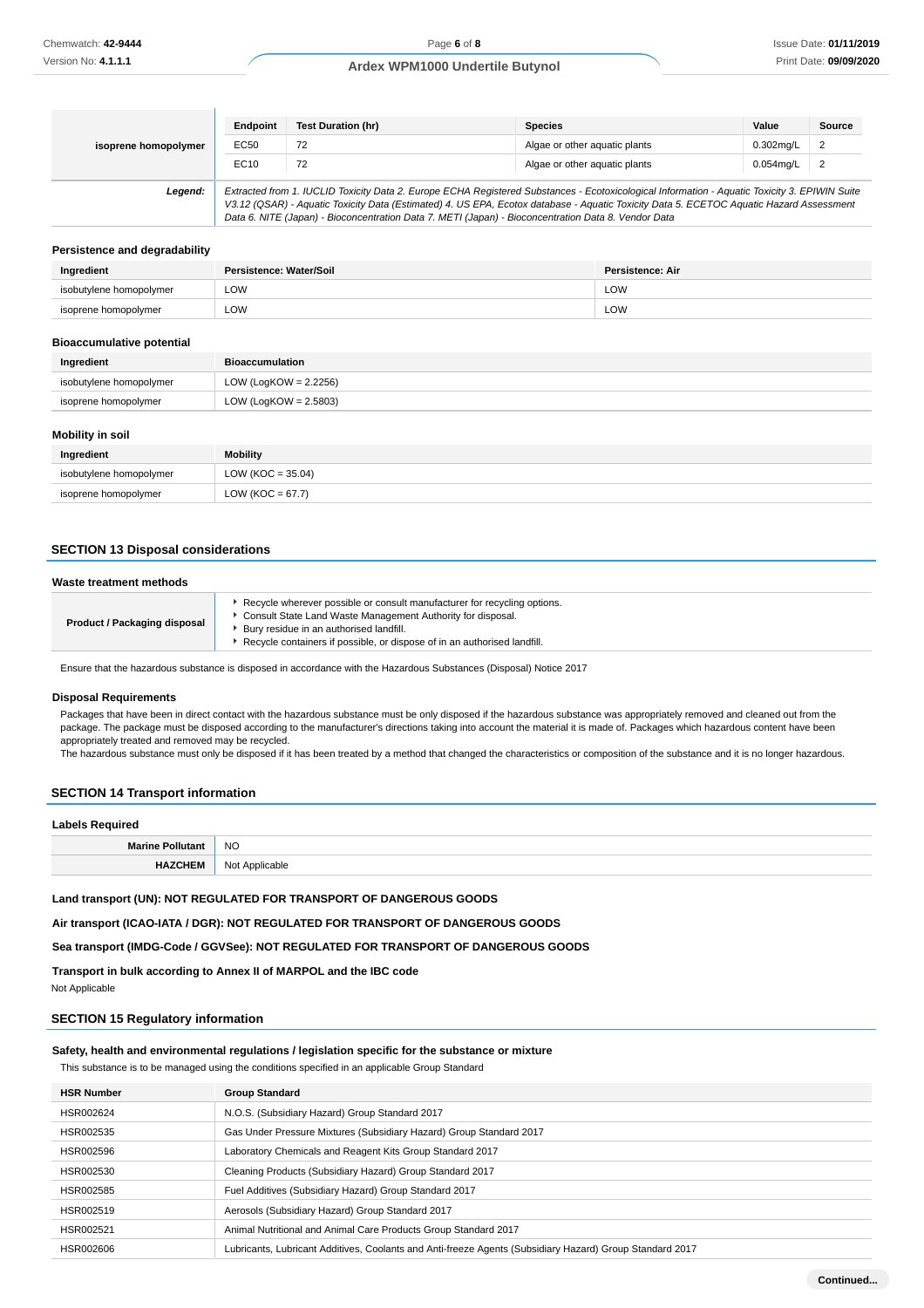| <b>HSR Number</b>                                                                                                                                                      | <b>Group Standard</b>                                                                  |                                                                                                |  |  |
|------------------------------------------------------------------------------------------------------------------------------------------------------------------------|----------------------------------------------------------------------------------------|------------------------------------------------------------------------------------------------|--|--|
| HSR002644                                                                                                                                                              | Polymers (Subsidiary Hazard) Group Standard 2017                                       |                                                                                                |  |  |
| HSR002647                                                                                                                                                              | Reagent Kits Group Standard 2017                                                       |                                                                                                |  |  |
| HSR002670                                                                                                                                                              | Surface Coatings and Colourants (Subsidiary Hazard) Group Standard 2017                |                                                                                                |  |  |
| HSR002638                                                                                                                                                              | Photographic Chemicals (Subsidiary Hazard) Group Standard 2017                         |                                                                                                |  |  |
| HSR002565                                                                                                                                                              | Embalming Products (Subsidiary Hazard) Group Standard 2017                             |                                                                                                |  |  |
| HSR002578                                                                                                                                                              | Food Additives and Fragrance Materials (Subsidiary Hazard) Group Standard 2017         |                                                                                                |  |  |
| HSR002558                                                                                                                                                              | Dental Products (Subsidiary Hazard) Group Standard 2017                                |                                                                                                |  |  |
| HSR002684                                                                                                                                                              | Water Treatment Chemicals (Subsidiary Hazard) Group Standard 2017                      |                                                                                                |  |  |
| HSR002573                                                                                                                                                              | Fire Fighting Chemicals Group Standard 2017                                            |                                                                                                |  |  |
| HSR100425                                                                                                                                                              | Pharmaceutical Active Ingredients Group Standard 2017                                  |                                                                                                |  |  |
| HSR002600                                                                                                                                                              | Leather and Textile Products (Subsidiary Hazard) Group Standard 2017                   |                                                                                                |  |  |
| HSR002605                                                                                                                                                              | Lubricants (Low Hazard) Group Standard 2017                                            |                                                                                                |  |  |
| HSR002571                                                                                                                                                              | Fertilisers (Subsidiary Hazard) Group Standard 2017                                    |                                                                                                |  |  |
| HSR002648                                                                                                                                                              | Refining Catalysts Group Standard 2017                                                 |                                                                                                |  |  |
| HSR002653                                                                                                                                                              | Solvents (Subsidiary Hazard) Group Standard 2017                                       |                                                                                                |  |  |
| HSR002544                                                                                                                                                              | Construction Products (Subsidiary Hazard) Group Standard 2017                          |                                                                                                |  |  |
| HSR002549                                                                                                                                                              | Corrosion Inhibitors (Subsidiary Hazard) Group Standard 2017                           |                                                                                                |  |  |
| HSR100757                                                                                                                                                              | Veterinary Medicine (Limited Pack Size, Finished Dose) Standard 2017                   |                                                                                                |  |  |
| HSR100758                                                                                                                                                              | Veterinary Medicines (Non-dispersive Closed System Application) Group Standard 2017    |                                                                                                |  |  |
| HSR100759                                                                                                                                                              | Veterinary Medicines (Non-dispersive Open System Application) Group Standard 2017      |                                                                                                |  |  |
| HSR100580                                                                                                                                                              | Tattoo and Permanent Makeup Substances Group Standard 2017                             |                                                                                                |  |  |
| HSR002612                                                                                                                                                              | Metal Industry Products (Subsidiary Hazard) Group Standard 2017                        |                                                                                                |  |  |
| HSR002503                                                                                                                                                              | Additives, Process Chemicals and Raw Materials (Subsidiary Hazard) Group Standard 2017 |                                                                                                |  |  |
| HSR002552                                                                                                                                                              | Cosmetic Products Group Standard 2017                                                  |                                                                                                |  |  |
| carbon black is found on the following regulatory lists                                                                                                                |                                                                                        |                                                                                                |  |  |
| Chemical Footprint Project - Chemicals of High Concern List                                                                                                            |                                                                                        | New Zealand Hazardous Substances and New Organisms (HSNO) Act - Classification                 |  |  |
| International Agency for Research on Cancer (IARC) - Agents Classified by the IARC                                                                                     |                                                                                        | of Chemicals<br>New Zealand Hazardous Substances and New Organisms (HSNO) Act - Classification |  |  |
| Monographs<br>International Agency for Research on Cancer (IARC) - Agents Classified by the IARC                                                                       |                                                                                        | of Chemicals - Classification Data                                                             |  |  |
| Monographs - Group 2B : Possibly carcinogenic to humans                                                                                                                |                                                                                        | New Zealand Inventory of Chemicals (NZIoC)                                                     |  |  |
| International WHO List of Proposed Occupational Exposure Limit (OEL) Values for<br>New Zealand Workplace Exposure Standards (WES)<br>Manufactured Nanomaterials (MNMS) |                                                                                        |                                                                                                |  |  |
|                                                                                                                                                                        | New Zealand Approved Hazardous Substances with controls                                |                                                                                                |  |  |
|                                                                                                                                                                        | isobutylene homopolymer is found on the following regulatory lists                     |                                                                                                |  |  |

New Zealand Inventory of Chemicals (NZIoC)

#### **isoprene homopolymer is found on the following regulatory lists** I

New Zealand Approved Hazardous Substances with controls

New Zealand Hazardous Substances and New Organisms (HSNO) Act - Classification of Chemicals

#### **Hazardous Substance Location**

Subject to the Health and Safety at Work (Hazardous Substances) Regulations 2017.

| <b>Hazard Class</b> | <b>Quantity (Closed Containers)</b> | <b>Quantity (Open Containers)</b> |
|---------------------|-------------------------------------|-----------------------------------|
| Not Applicable      | Not Applicable                      | Not Applicable                    |

of Chemicals - Classification Data New Zealand Inventory of Chemicals (NZIoC)

New Zealand Hazardous Substances and New Organisms (HSNO) Act - Classification

#### **Certified Handler**

Subject to Part 4 of the Health and Safety at Work (Hazardous Substances) Regulations 2017.

| <b>Class of substance</b> | Quantities     |
|---------------------------|----------------|
| Not Applicable            | Not Applicable |

Refer Group Standards for further information

#### **Tracking Requirements**

Not Applicable

#### **National Inventory Status**

| <b>National Inventory</b>    | <b>Status</b>                                                    |
|------------------------------|------------------------------------------------------------------|
| Australia - AIIC             | Yes                                                              |
| Australia Non-Industrial Use | No (carbon black; isobutylene homopolymer; isoprene homopolymer) |
| Canada - DSL                 | Yes                                                              |
| Canada - NDSL                | No (carbon black; isobutylene homopolymer; isoprene homopolymer) |
| China - IECSC                | Yes                                                              |